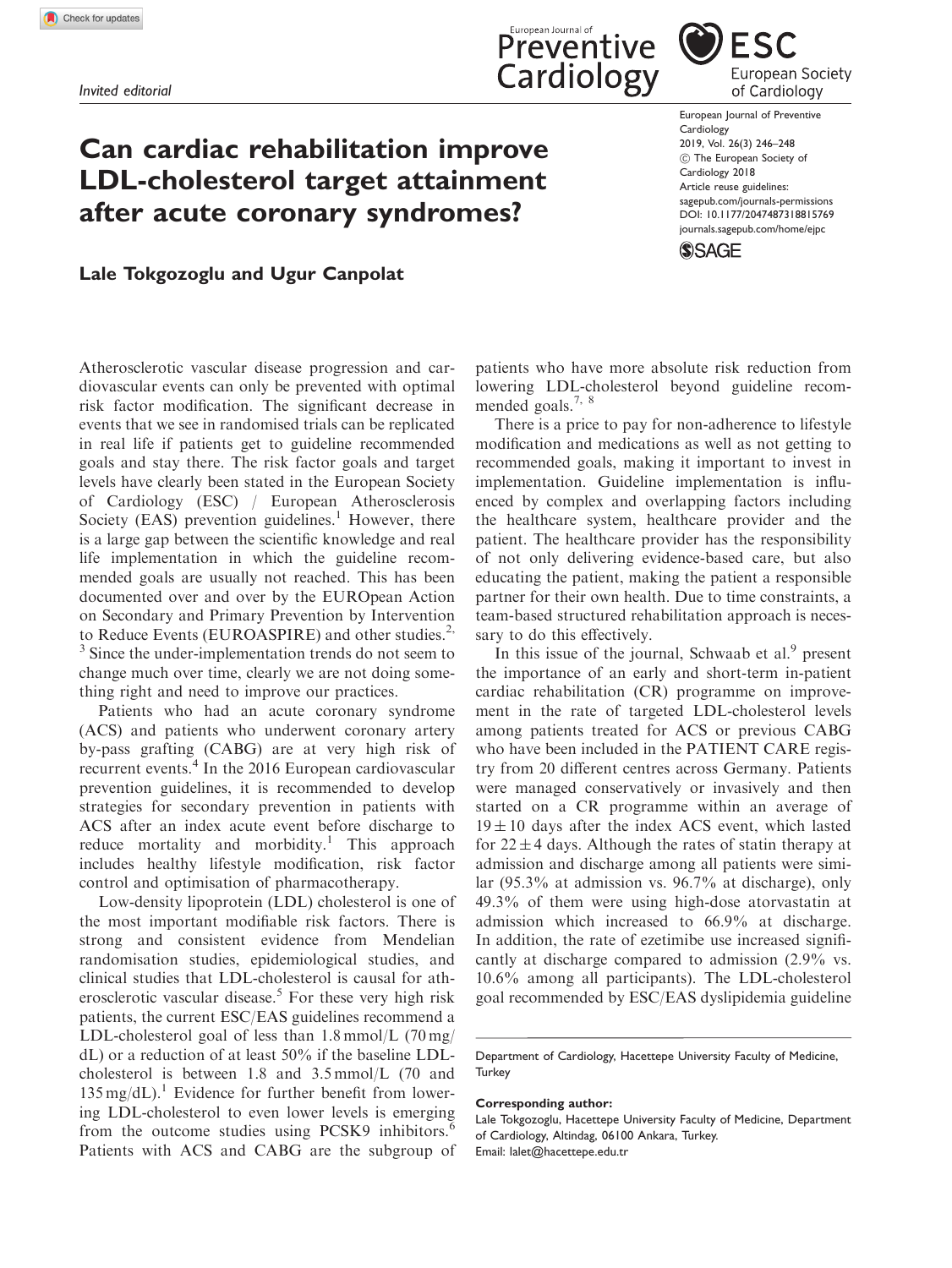recommendations were reached by 40.9% of all the patients. The rate of LDL-cholesterol target achievement was doubled at discharge in patients who underwent CR. Although these results are not optimal, they are still a significant improvement over the usual results we see in Europe. Compared to other European countries, the CR programmes are very well organised and developed in Germany.<sup>10</sup> The results of the EUROASPIRE IV survey revealed that the attainment of LDL-cholesterol targets (<70 mg/dl) in patients with coronary heart disease was low (22% in men, 17% in women) at the 6-month follow-up among 24 countries in Europe.<sup>2</sup> In EUROASPIRE IV, only half of all coronary patients were referred and a minority attended a CR programme. Those attending were more likely to achieve lifestyle targets, had lower depression and anxiety, and better medication adherence, but not better lipid control. $^{11}$ 

CR is the intervention with the best scientific evidence to contribute reducing morbidity and mortality in post-ACS and revascularisation patients.<sup>12</sup> Thus participation in the specialized multi-component and multidisciplinary CR programmes for patients who have been hospitalised for an acute coronary event or revascularisation should be promoted by healthcare specialists appropriately. The type, structure and length of the CR programmes may vary among centres and countries according to the national standards or guidelines, regulations and reimbursement factors.<sup>13</sup> Currently, the beneficial effects of CR most commonly occur through exercise training, effects on risk factors, behaviour and psychosocial condition.<sup>14</sup> Although Schwaab et al.<sup>9</sup> reported a high completion rate for the CR programme, the rate of achievement of target LDL-cholesterol was still less than half of the patients. This can be explained by several reasons. The 3–4 weeks of the CR programme may have been too short to assess the impact of several lifestyle changes and risk factor modification strategies. The fact that not all patients got nutritional consulting  $(78.8\%)$  and exercise five times a week  $(84.8\%)$  may be a reason. In the DYSIS II study, baseline body mass index (BMI) greater than  $30 \text{ kg/m}^2$ , diabetes, smoking, chronic kidney disease and statin dose were found to be predictors of LDL-cholesterol target attainment. In the study by Schwaab et  $al$ .<sup>9</sup> the study group had a significant number of patients with renal failure, BMI greater than  $30 \text{ kg/m}^2$ , active smokers and diabetes, which may explain inadequate achievement of the LDL-cholesterol targets. However, the most important reason for not getting to the goal was not using lipid-lowering therapies to the full potential. Using more intensive lipid-lowering therapies with combination therapy where necessary would have increased goal achievement.

Despite the benefits of CR after ACS, it is vastly underutilised in Europe. In the European Cardiac Rehabilitation Inventory Survey<sup>13</sup> although acute inhospital CR programmes were available in 86% of European countries, only about one third of them reported provision to more than 80% of patients, and most common problems encountered by the centres were absent or inadequate legislation, funding and national guidelines. In a recent updated review, Anderson et al.<sup>15</sup> demonstrated that home-based CR programmes are as effective as centre-based forms with regard to clinical outcomes in patients after myocardial infarction or revascularisation, which supports the development of home-based CR programmes. The preference of CR modality depends on local availability and patient willingness; home-based CR programmes may be more comfortable and cheap compared to those in hospital settings.<sup>9</sup>

Currently, the implementation of evidence-based strategies is lagging behind the scientific information we have. Although team-based approaches and structured programmes will have a significant benefit, we clearly need to do more. Using information technologies to coordinate the team approach, flagging patients not at goal, sending reminders and educational materials to patients, make the healthcare team aware of the patients' goal achievement and monitoring adherence may help improve implementation further.

#### Declaration of conflicting interests

The author(s) declared the following potential conflicts of interest with respect to the research, authorship, and/or publication of this article: LT: Honoraria for lectures or advisory board: Abbott, Actelion, Amgen, Astra, Merck, Novartis, Daiichi Sankyo, Pfizer, Servier, Sanofi, Menarini, Mylan, Recordati. UC: None declared.

#### Funding

The author(s) received no financial support for the research, authorship, and/or publication of this article.

#### **References**

- 1. Piepoli MF, Hoes AW, Agewall S, et al. 2016 European Guidelines on cardiovascular disease prevention in clinical practice: the Sixth Joint Task Force of the European Society of Cardiology and Other Societies on Cardiovascular Disease Prevention in Clinical Practice (constituted by representatives of 10 societies and by invited experts). Developed with the special contribution of the European Association for Cardiovascular Prevention and Rehabilitation (EACPR). Eur Heart J 2016; 37: 2315–2381.
- 2. Kotseva K, Wood D, De Bacquer D, et al. EUROASPIRE IV: a European Society of Cardiology survey on the lifestyle, risk factors and therapeutic management of coronary